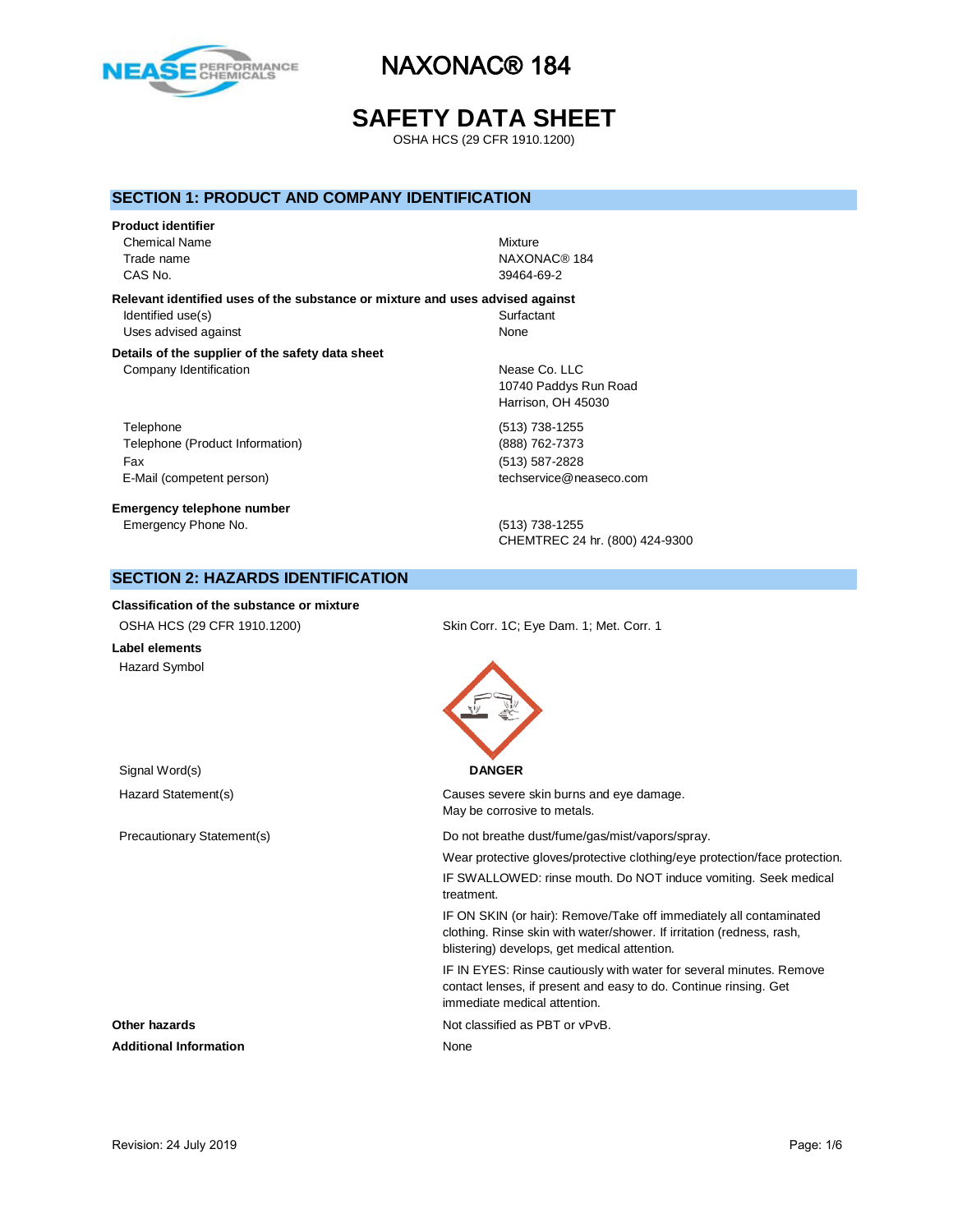

# **SECTION 3: COMPOSITION/INFORMATION ON INGREDIENTS**

| Hazardous ingredient(s)                      | $%$ W/W | CAS No.    | Hazard statement(s)                                                    |
|----------------------------------------------|---------|------------|------------------------------------------------------------------------|
| Polyoxyethylene monooleyl ether<br>phosphate | 80-90%  | 39464-69-2 | Causes skin irritation.<br>Causes serious eye damage.                  |
| Orthophosphoric acid                         | $< 5\%$ | 7664-38-2  | May be corrosive to metals.<br>Causes severe skin burns and eye damage |

**Additional Information -** None

# **SECTION 4: FIRST AID MEASURES**

| Description of first aid measures                                             |                                                                                                                                                                                    |
|-------------------------------------------------------------------------------|------------------------------------------------------------------------------------------------------------------------------------------------------------------------------------|
| Inhalation                                                                    | Remove victim to fresh air and keep at rest in a position comfortable for<br>breathing. If breathing is labored, administer oxygen. If symptoms occur<br>obtain medical attention. |
| <b>Skin Contact</b>                                                           | Wash affected skin with plenty of water. Remove contaminated clothing<br>immediately. If irritation (redness, rash, blistering) develops, get medical<br>attention.                |
| Eye Contact                                                                   | IF IN EYES: Rinse cautiously with water for several minutes. Remove<br>contact lenses, if present and easy to do. Continue rinsing. Get medical<br>advice/attention.               |
| Ingestion                                                                     | IF SWALLOWED: rinse mouth. Do NOT induce vomiting. Seek medical<br>treatment.                                                                                                      |
| Most important symptoms and effects, both<br>acute and delayed                | None                                                                                                                                                                               |
| Indication of any immediate medical attention<br>and special treatment needed | None                                                                                                                                                                               |

# **SECTION 5: FIRE-FIGHTING MEASURES**

| <b>Extinguishing media</b>                               |                                                                                                                                       |
|----------------------------------------------------------|---------------------------------------------------------------------------------------------------------------------------------------|
| -Suitable Extinguishing Media                            | Extinguish with waterspray, dry chemical, sand or carbon dioxide. Water<br>spray should be used to cool containers.                   |
| -Unsuitable Extinguishing Media                          | None anticipated.                                                                                                                     |
| Special hazards arising from the substance or<br>mixture | None anticipated.                                                                                                                     |
| <b>Advice for fire-fighters</b>                          | Fire fighters should wear complete protective clothing including self-<br>contained breathing apparatus. Avoid inhalation of vapours. |

## **SECTION 6: ACCIDENTAL RELEASE MEASURES**

| Personal precautions, protective equipment<br>and emergency procedures | Put on protective equipment before entering danger area.                                                                                                                                                                                                            |
|------------------------------------------------------------------------|---------------------------------------------------------------------------------------------------------------------------------------------------------------------------------------------------------------------------------------------------------------------|
| <b>Environmental precautions</b>                                       | Do not allow to enter drains, sewers or watercourses.                                                                                                                                                                                                               |
| Methods and material for containment and<br>cleaning up                | Contain spillages with sand, earth or any suitable adsorbent material.<br>Transfer to a container for disposal or recovery. Do not use metal containers<br>for spilled liquid. Wash the spillage area with water. If possible prevent water<br>running into sewers. |
| Reference to other sections<br><b>Additional Information</b>           | None<br>None                                                                                                                                                                                                                                                        |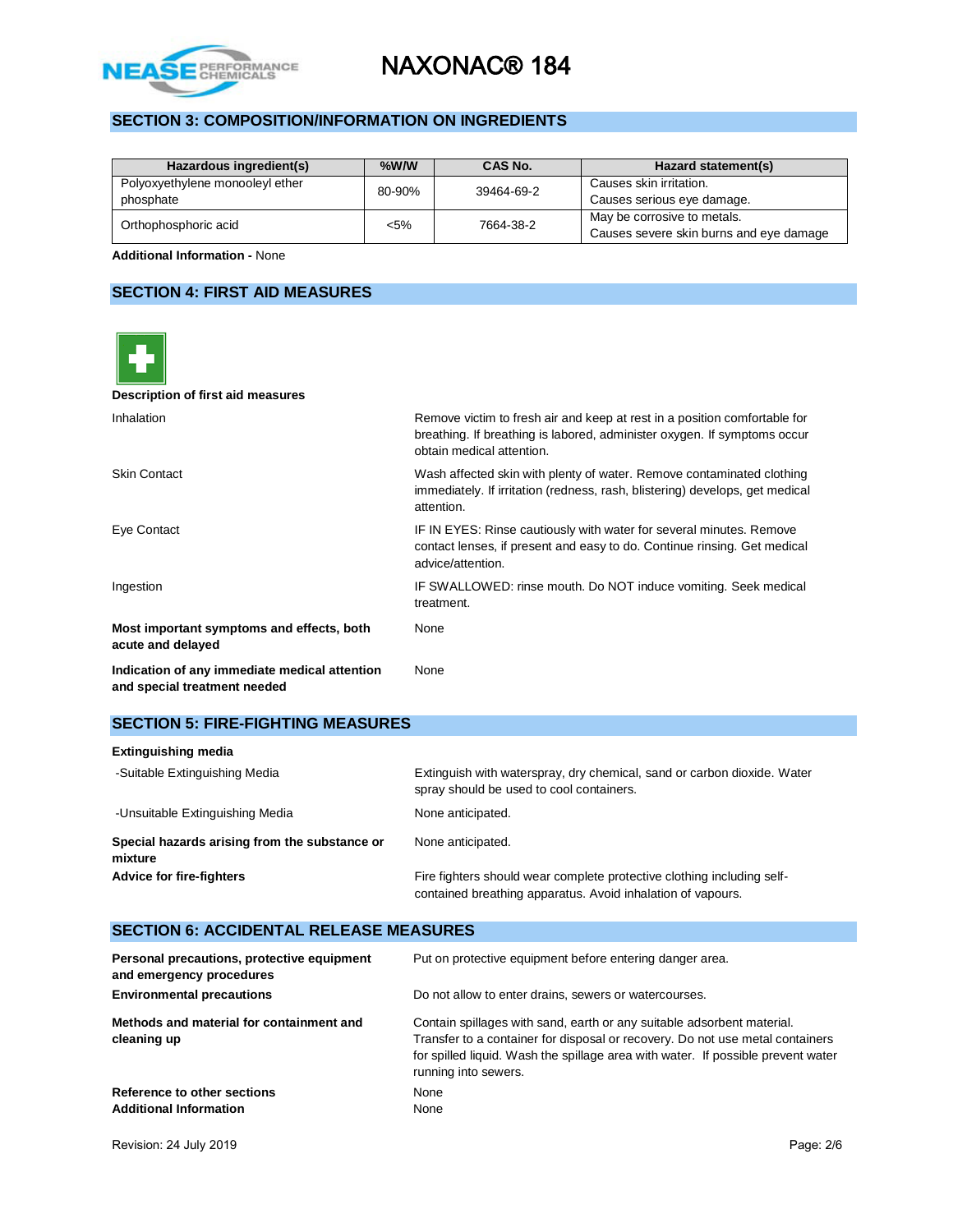

## **SECTION 7: HANDLING AND STORAGE**

| <b>Precautions for safe handling</b>                         | Keep container closed when not in use. Empty containers may contain<br>residues. Do not use metal containers for storage as the phosphoric acid<br>will react with the metal to liberate flammable hydrogen gas Do not get in<br>eyes, on skin, or on clothing. |
|--------------------------------------------------------------|-----------------------------------------------------------------------------------------------------------------------------------------------------------------------------------------------------------------------------------------------------------------|
| Conditions for safe storage, including any incompatibilities |                                                                                                                                                                                                                                                                 |
| -Storage Temperature                                         | This product should be stored at a temperature greater than: $20^{\circ}C$ (68 $^{\circ}F$ ).                                                                                                                                                                   |
| -Incompatible materials                                      | Attacks many materials and clothing. Keep away from oxidising agents.<br>Keep container tightly closed and dry.                                                                                                                                                 |
| Specific end use(s)                                          | Surfactant                                                                                                                                                                                                                                                      |

## **SECTION 8: EXPOSURE CONTROLS/PERSONAL PROTECTION**

#### **Control parameters**

#### **Occupational exposure limits**

|                                                           |                |            | LTEL (8 hr TWA ppm)             |                                       | STEL (ppm)                                                                                                                                                                                                         |       |
|-----------------------------------------------------------|----------------|------------|---------------------------------|---------------------------------------|--------------------------------------------------------------------------------------------------------------------------------------------------------------------------------------------------------------------|-------|
| <b>SUBSTANCE.</b>                                         | <b>CAS No.</b> | PEL (OSHA) | <b>TLV (ACGIH)</b>              | PEL (OSHA)                            | <b>TLV (ACGIH)</b>                                                                                                                                                                                                 | Note: |
| Orthophosphoric acid                                      | 7664-38-2      | 1 mg/m $3$ | 1 mg/m <sup>3 (T)</sup>         | $3$ mg/m <sup>3</sup>                 | $3$ mg/m <sup>3</sup>                                                                                                                                                                                              |       |
| Recommended monitoring method<br><b>Exposure controls</b> |                |            | NIOSH 7908 (Non-Volatile Acids) |                                       |                                                                                                                                                                                                                    |       |
| Appropriate engineering controls                          |                |            | Local exhaust required.         |                                       |                                                                                                                                                                                                                    |       |
| Personal protection equipment                             |                |            |                                 |                                       |                                                                                                                                                                                                                    |       |
| Eye/face protection                                       |                |            |                                 | protection to eyes. Full face shield. | The following to be used as necessary: Goggles giving complete                                                                                                                                                     |       |
| Skin protection (Hand protection/ Other)                  |                |            |                                 |                                       | The following to be used as necessary: Gloves (Neoprene or Natural<br>rubber). Chemical protection suit. Wear safety or chemical resistant<br>shoes or boots. Check with protective equipment manufacturer's data. |       |
| Respiratory protection                                    |                |            |                                 |                                       | No personal respiratory protective equipment normally required.                                                                                                                                                    |       |
| Thermal hazards                                           |                |            |                                 |                                       | Use gloves with insulation for thermal protection, when needed.                                                                                                                                                    |       |
| <b>Environmental Exposure Controls</b>                    |                |            |                                 |                                       | Do not allow to enter drains, sewers or watercourses.                                                                                                                                                              |       |

### **SECTION 9: PHYSICAL AND CHEMICAL PROPERTIES**

#### **Information on basic physical and chemical properties**

| Appearance                               | Liquid        |
|------------------------------------------|---------------|
| Colour                                   | Clear $\land$ |
| Odour                                    | Mild          |
| Odour Threshold (ppm)                    | Not av        |
| pH (Value)                               | <3            |
| Melting Point (°C) / Freezing Point (°C) | Not av        |
| Boiling point/boiling range (°C):        | Not av        |

Clear / Yellow<br>Mild Not available. Not available. Not available.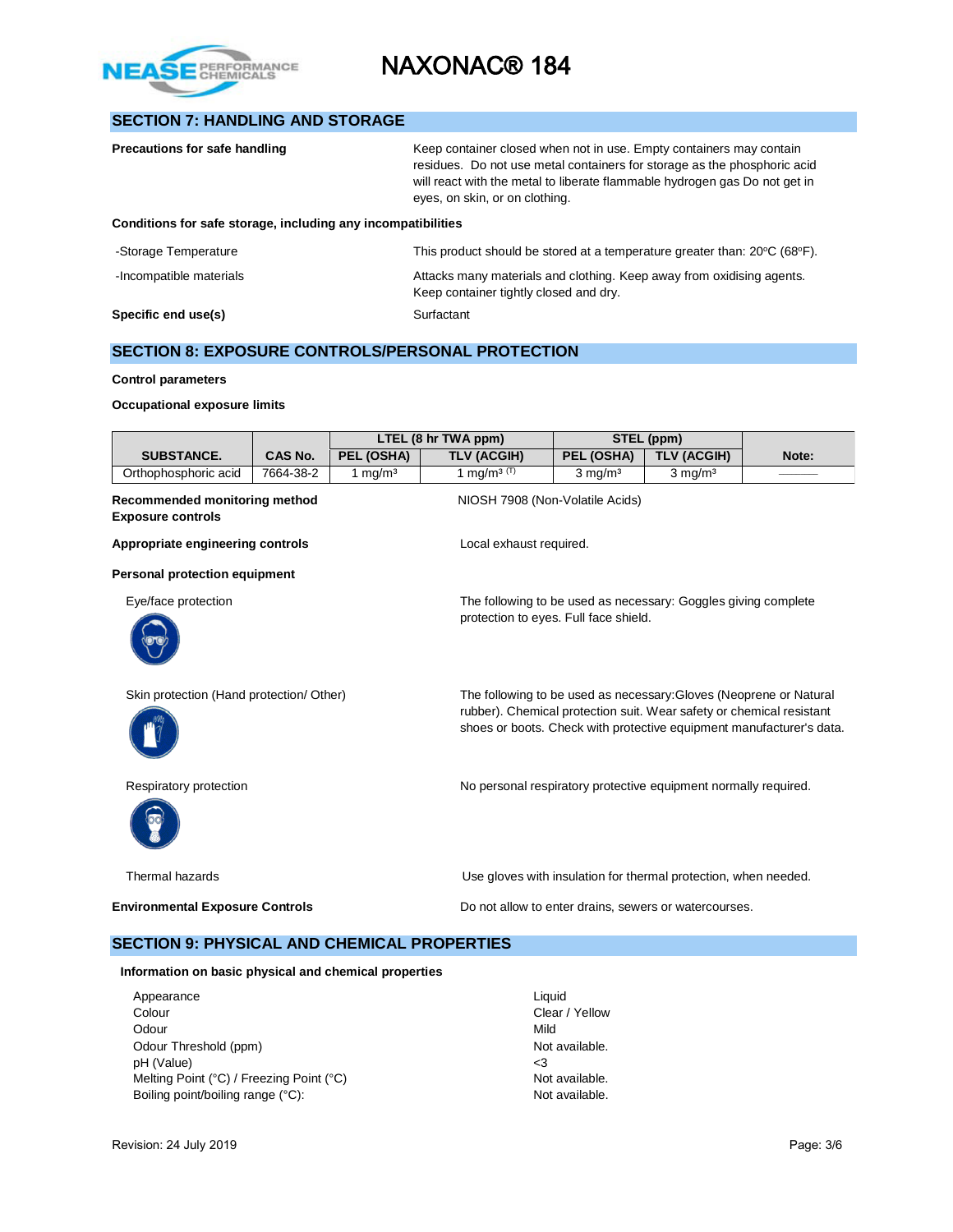

Flash Point (°C) >100 (212 °F) Evaporation rate <1 Flammability (solid, gas) Not applicable. Explosive limit ranges Not available. Vapour Pressure (Pascal) Not available. Vapour Density (Air=1) Not available. Density (g/ml)  $\approx$ 1.03 @ 20°C Solubility (Water) **Dispersible. Dispersible. Dispersible.** Solubility (Other) Not available. Partition Coefficient (n-Octanol/water) Not available. Auto Ignition Temperature (°C) and the set of the Mot available. Decomposition Temperature (°C) Not available. Kinematic Viscosity (cSt) @ 40°C Not available. Explosive properties Not explosive. Oxidising properties Not oxidising.

**Other information** Not available.

#### **SECTION 10: STABILITY AND REACTIVITY**

| Reactivity                                | Stable under normal conditions.                           |
|-------------------------------------------|-----------------------------------------------------------|
| <b>Chemical stability</b>                 | Stable.                                                   |
| Possibility of hazardous reactions        | None anticipated.                                         |
| <b>Conditions to avoid</b>                | Incompatible materials.                                   |
| Incompatible materials                    | Reacts with -oxidizers, reducing agents, and strong bases |
| <b>Hazardous Decomposition Product(s)</b> | Carbon monoxide, Carbon dioxide, phosphorous compounds    |

### **SECTION 11: TOXICOLOGICAL INFORMATION**

**Exposure routes:** Inhalation**,** Skin Contact**,** Eye Contact

#### **Substances in preparations / mixtures**

Polyoxyethylene monooleyl ether phosphate (CAS No. 39464-69-2) (By analogy with similar materials)

| <b>Acute toxicity</b><br><b>Irritation/Corrosivity</b><br><b>Sensitization</b><br><b>Repeated dose toxicity</b><br>Carcinogenicity |             | Oral: $LD50 > 2000$ mg/kg-bw<br>Causes serious eye damage. Causes skin irritation.<br>No information available<br>No information available<br>No information available |                                                      |              |  |
|------------------------------------------------------------------------------------------------------------------------------------|-------------|------------------------------------------------------------------------------------------------------------------------------------------------------------------------|------------------------------------------------------|--------------|--|
| <b>NTP</b>                                                                                                                         | <b>IARC</b> | <b>ACGIH</b>                                                                                                                                                           | <b>OSHA</b>                                          | <b>NIOSH</b> |  |
| No.                                                                                                                                | No.         | No.                                                                                                                                                                    | No.                                                  | No.          |  |
| <b>Mutagenicity</b><br><b>Toxicity for reproduction</b><br>Orthophosphoric acid (CAS No. 7664-38-2)                                |             |                                                                                                                                                                        | No information available<br>No information available |              |  |
| <b>Acute toxicity</b>                                                                                                              |             | Oral: $LD50 = 2600$ mg/kg-bw<br>Inhalation: LC50 (1 hour) = $3846$ mg/m <sup>3</sup> (rabbit; mice; guinea pigs)                                                       |                                                      |              |  |
| <b>Irritation/Corrosivity</b><br><b>Sensitization</b><br><b>Repeated dose toxicity</b>                                             |             | Corrosive (Skin and Eyes)<br>Not available.<br>NOAEL (42-54 days) $<$ 250 mg/kg (rat)                                                                                  |                                                      |              |  |

| Sensitization          |  |
|------------------------|--|
| Repeated dose toxicity |  |
| Carcinogenicity        |  |

| <b>NTP</b> | <b>IARC</b> | <b>ACGIH</b> | <b>OSHA</b> | <b>NIOSH</b> |
|------------|-------------|--------------|-------------|--------------|
| No.        | No.         | No.          | No.         | No.          |

**No information available** 

**Toxicity for reproduction** NOAEL = 500 mg/kg (rat)

**Mutagenicity** There is no evidence of mutagenic potential.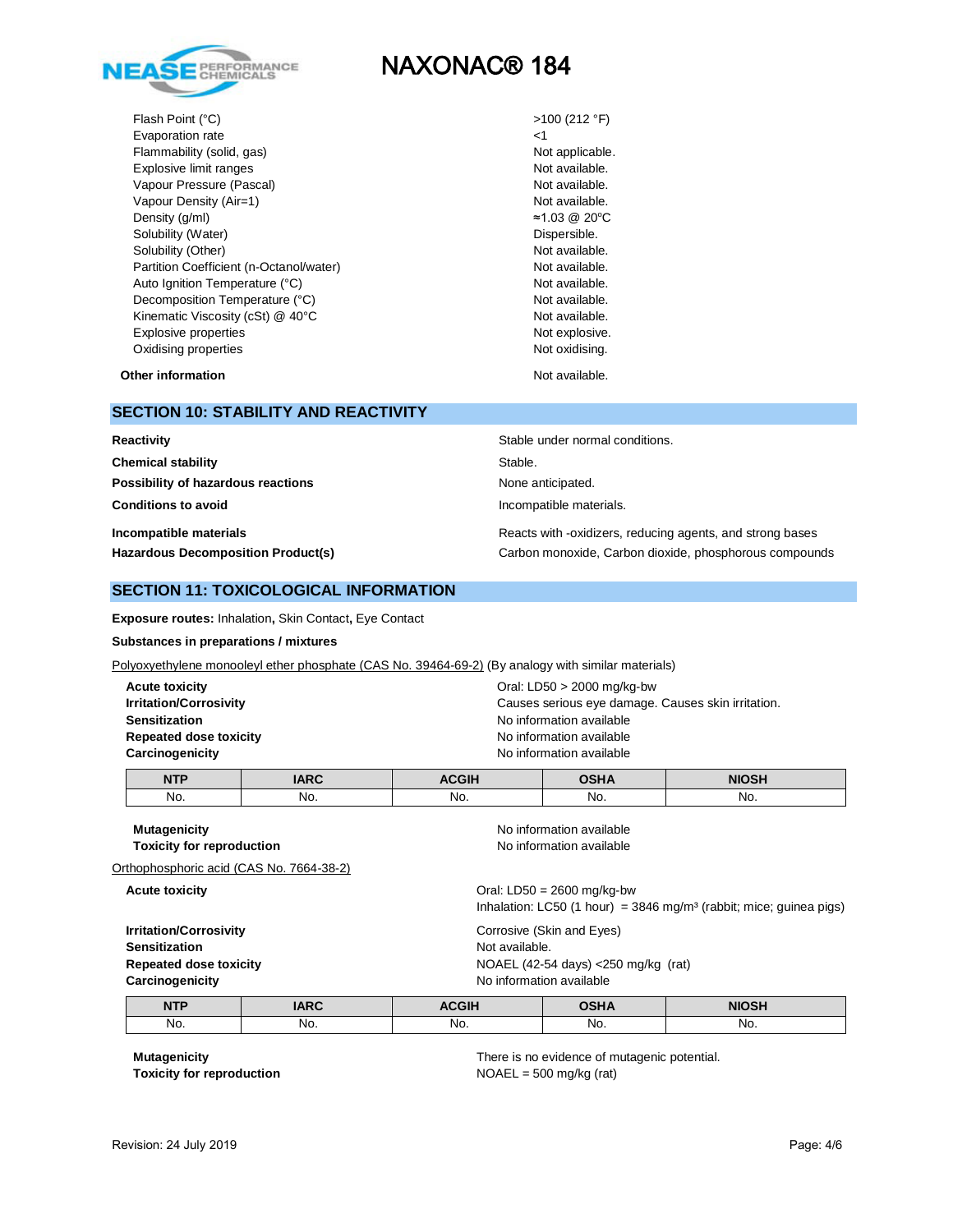

## **SECTION 12: ECOLOGICAL INFORMATION**

Toxicity - Substances in preparations / mixtures

Polyoxyethylene monooleyl ether phosphate (CAS No. 39464-69-2) (By analogy with similar materials)

Long Term No data. Persistence and degradability example and readily biodegradable. Bioaccumulative potential example of the No data. Mobility in soil and the Modata. Results of PBT and vPvB assessment Not available. Other adverse effects None known.

Short term LC50 (96 hour): >100 mg/L (*Oncorhynchus my kiss*)

## **SECTION 13: DISPOSAL CONSIDERATIONS**

Waste treatment methods **Disposal should be in accordance with local**, state or national legislation. Consult an accredited waste disposal contractor or the local authority for advice.

Additional Information **None known** 

## **SECTION 14: TRANSPORT INFORMATION**

|                              | Land transport<br>(U.S. DOT)                                       | Sea transport<br>(IMDG)                                             | Air transport<br>(ICAO/IATA)                                       |
|------------------------------|--------------------------------------------------------------------|---------------------------------------------------------------------|--------------------------------------------------------------------|
| UN number                    | 3264                                                               | 3264                                                                | 3264                                                               |
| <b>Proper Shipping Name</b>  | Corrosive Liquid, Acidic,<br>Inorganic, N.O.S<br>(Phosphoric acid) | Corrosive Liquid, Acidic,<br>Inorganic, N.O.S.<br>(Phosphoric acid) | Corrosive Liquid, Acidic,<br>Inorganic, N.O.S<br>(Phosphoric acid) |
| Transport hazard class(es)   | 8                                                                  | 8                                                                   | 8                                                                  |
| Packing group                | Ш                                                                  | Ш                                                                   | Ш                                                                  |
| Hazard label(s)              | Corrosive                                                          | Corrosive                                                           | Corrosive                                                          |
| <b>Environmental hazards</b> | No.                                                                | No.                                                                 | No.                                                                |
| Special precautions for user | None known.                                                        | None known.                                                         | None known.                                                        |

**Transport in bulk according to Annex II of MARPOL73/78 and the IBC Code:** Not established.

### **SECTION 15: REGULATORY INFORMATION**

**Safety, health and environmental regulations/legislation specific for the substance or mixture:**

**TSCA (Toxic Substance Control Act) -** Inventory Status**: On active TSCA list Canada Domestic Substance List (DSL)** - Listed

**Designated Hazardous Substances and Reportable Quantities (40 CFR 302.4)**:

| <b>Chemical Name</b> | $\hat{}$ AS No. | Typical %wt.       | nл<br>- 76.<br>ounds)<br>אפ |
|----------------------|-----------------|--------------------|-----------------------------|
| Orthophosphoric acid | $.5\%$          | 7664-<br>$-38 - 2$ | 5000                        |

**SARA 311/312 - Hazard Categories:**

Fire  $\Box$  Sudden Release  $\Box$  Reactivity  $\Box$  Immediate (acute)  $\Box$  Chronic (delayed)

**SARA 313 - Toxic Chemicals (40 CFR 372):**

| <b>STATISTICS</b> | NO.                 | %wt.          |
|-------------------|---------------------|---------------|
| None              | -------<br>-------- | ----<br>_____ |

#### **SARA 302 - Extremely Hazardous Substances(40 CFR 355):**

| $•$ homic-<br>Name | AC<br>No.            | %Wt.                |
|--------------------|----------------------|---------------------|
| None               | --------<br>-------- | -------<br>-------- |